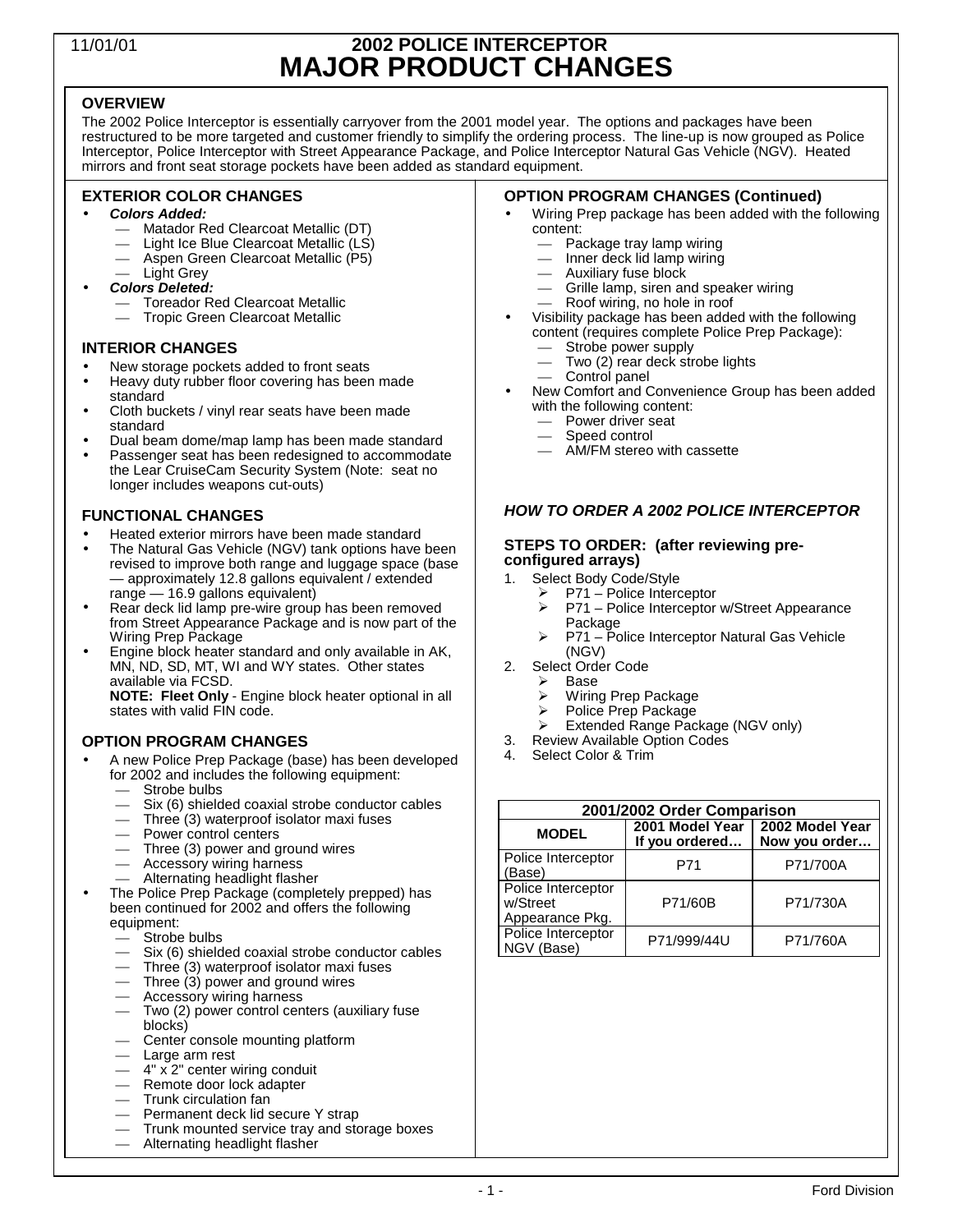# 07/01/01 **2002 POLICE INTERCEPTOR MAJOR STANDARD EQUIPMENT**

| INAVVIN VIANUAND LQVII INLINI<br><b>EXTERIOR</b>                                                                                                                             |
|------------------------------------------------------------------------------------------------------------------------------------------------------------------------------|
| <b>BUMPERS</b> - Concealed with one piece full wrap cover, body color                                                                                                        |
| <b>DECKLID</b> - Low liftover design                                                                                                                                         |
| GLASS - Solar tinted, full w/ceramic shade band behind rearview mirror                                                                                                       |
| <b>GRILLE</b> - Black/center Ford oval design                                                                                                                                |
| <b>HUB CAPS</b>                                                                                                                                                              |
| LIGHTS - Low profile dual aero headlamps w/Crystalline krypton long life bulbs                                                                                               |
| <b>MIRRORS</b> - Heated Black fold-away dual remote control power                                                                                                            |
| <b>MOLDINGS</b> - Black rocker panel                                                                                                                                         |
| Black windshield and backlight                                                                                                                                               |
| Bright surround on side windows                                                                                                                                              |
| Color keyed bodyside (except DSO colors which have narrow black moldings)                                                                                                    |
| <b>PAINT</b> - Clearcoat                                                                                                                                                     |
| Anti-chip paint primer                                                                                                                                                       |
| Body color B-pillars                                                                                                                                                         |
| <b>URETHANE PROTECTION - Lower bodyside</b>                                                                                                                                  |
| <b>INTERIOR</b>                                                                                                                                                              |
| AIR BAG, DUAL 2 <sup>nd</sup> GENERATION FRONT SUPPLEMENTAL RESTRAINT SYSTEM - Driver and right front                                                                        |
| passenger                                                                                                                                                                    |
| <b>CIGARETTE LIGHTER - In instrument panel center stack</b>                                                                                                                  |
| <b>CUPHOLDERS</b> - Dual ashtray mounted                                                                                                                                     |
| <b>DEFROSTER GRILLE</b> - With integral vertical ribs                                                                                                                        |
| <b>DOOR TRIM PANELS</b> - Front w/armrests; ashtrays deleted from rear door trim panels                                                                                      |
| FLOORING - Heavy duty rubber                                                                                                                                                 |
| FUSE PANEL - Easy access, labeled                                                                                                                                            |
| <b>GAUGE CLUSTER</b> - Four (volt, oil pressure, water temperature and fuel)                                                                                                 |
| GLOVE BOX - Illuminated, large bin, lockable w/dampened glove box door                                                                                                       |
| Zippered owner's pouch w/embossed carline logo                                                                                                                               |
| HEADLINER - Removable w/high intensity dome lamp (incl. 5" round map light mounted behind rearview mirror)                                                                   |
| <b>HEAD RESTRAINTS - 2-Way</b>                                                                                                                                               |
| <b>INSTRUMENT CLUSTER</b> - Analog gauges                                                                                                                                    |
| <b>INSTRUMENT PANEL - With side window demisters</b>                                                                                                                         |
| <b>LAMPS</b> — Dome, luggage and engine compartment                                                                                                                          |
| <b>LUGGAGE COMPARTMENT TRIM - Luxury full carpet</b>                                                                                                                         |
| <b>MAP POCKETS</b> - Integral front door                                                                                                                                     |
| <b>MIRROR</b> - Day/night inside rearview                                                                                                                                    |
| RADIO - Electronic AM/FM stereo w/clock (natural gas vehicle w/o clock)                                                                                                      |
| RADIO SPEAKERS - Door mounted, located above armrests (two additional radio speakers mounted in package tray)                                                                |
| PERSONAL SAFETY SYSTEM W/DUAL STAGE AIR BAGS, 2 <sup>ND</sup> GENERATION — Driver and right front passenger                                                                  |
| (includes safety belt pretensioners, dual stage airbags, seat position and weight sensors)                                                                                   |
| SAFETY BELTS - 3 point active for front and rear outboard occupants (safety belt pretensioners on front seat shoulder                                                        |
| belts)                                                                                                                                                                       |
| <b>SCUFF PLATES</b> - Color keyed, front and rear doors<br>*SEATS - Cloth bucket/vinyl rear seats w/power lumbar driver's seat, manual recline, and weapon cut-outs; storage |
| pockets and hard back panels on driver/passenger seats; passenger seat accommodates Lear CruiseCam Security                                                                  |
| System; rear seat excludes center armrest                                                                                                                                    |
| STEERING WHEEL - Color keyed w/center horn blow                                                                                                                              |
| <b>SUNVISORS</b> - Cloth covered w/retention clips                                                                                                                           |
| TILT STEERING WHEEL - Mounted stalk controls for washer/wipers, hi/low headlamp beam, turn signal, and flash-to-                                                             |
| pass                                                                                                                                                                         |
| <b>TRIP ODOMETER</b>                                                                                                                                                         |
| <b>TRUNK</b> - Deep well                                                                                                                                                     |
| <b>FUNCTIONAL</b>                                                                                                                                                            |
| AIR CONDITIONING - Manual w/positive shutoff registers                                                                                                                       |
| ALTERNATOR - 135-Amp maximum output, 82-amps at idle                                                                                                                         |
| ANTENNA, RADIO - Hidden in rear window defroster                                                                                                                             |
| BATTERY - Maintenance free 78-amp hr, 750 CCA                                                                                                                                |
| <b>LEGEND:</b> $\star$ = New for this model year.                                                                                                                            |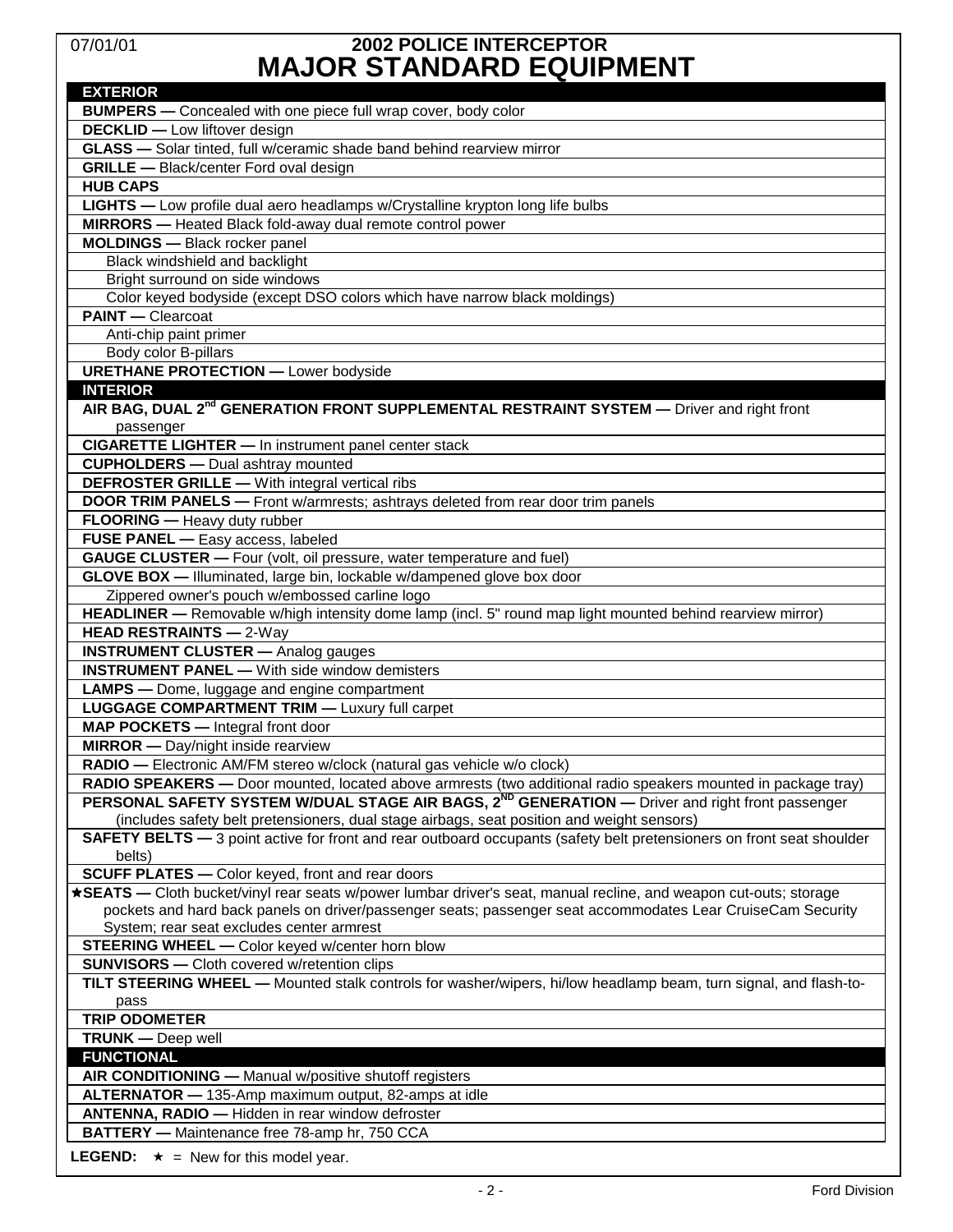# 07/01/01 **2002 POLICE INTERCEPTOR MAJOR STANDARD EQUIPMENT**

| <b>FUNCTIONAL (Continued)</b>                                                                           |
|---------------------------------------------------------------------------------------------------------|
| <b>BATTERY SAVER</b> - Turns off lights after 30 minutes                                                |
| <b>BODY-ON-FRAME CONSTRUCTION</b>                                                                       |
| <b>BRAKE SHIFT INTERLOCK</b>                                                                            |
| <b>CHILD SAFETY LATCHES ON REAR DOORS</b>                                                               |
| <b>CONVENTIONAL SPARE TIRE AND WHEEL</b>                                                                |
| <b>COOLANT RECOVERY SYSTEM</b>                                                                          |
| <b>DECKLID RELEASE - On instrument panel, battery operated</b>                                          |
| <b>DEFROSTER, REAR WINDOW</b>                                                                           |
| <b>DISC BRAKES - Power 4-wheel</b>                                                                      |
| <b>DRIVE SHAFT</b> - Aluminum                                                                           |
| <b>DRIVER FOOTREST</b> - Under carpet                                                                   |
| <b>ENGINE</b> - 4.6L overhead cam, SEFI V8                                                              |
| <b>ENGINE OIL COOLER</b>                                                                                |
| <b>EXHAUST SYSTEM - Stainless steel, dual</b>                                                           |
| <b>FAIL SAFE COOLING</b>                                                                                |
| FAN - Dual speed electrodrive                                                                           |
| <b>FRONT STABILIZER BAR</b>                                                                             |
| FRONT SUSPENSION - Short/long arm                                                                       |
| <b>FUEL FILLER DOOR RELEASE - Remote</b>                                                                |
| <b>FUEL FILLER CAP - Tethered</b>                                                                       |
| <b>FUEL TANK</b> $-$ 19 gallon                                                                          |
| <b>GLASS</b> - Solar tinted, full                                                                       |
| <b>HEADLAMPS-ON REMINDER CHIME</b>                                                                      |
| <b>HEATED EXTERIOR MIRRORS</b>                                                                          |
| <b>HEAT DUCTS - Rear floor mounted</b>                                                                  |
| HEAVY DUTY FRAME, STEERING GEAR, BODY MOUNTS AND SUSPENSION                                             |
| HOOD ASSISTS - Gas cylinder                                                                             |
| HORN - Dual note                                                                                        |
| <b>IGNITION SYSTEM - Electronic distributorless</b>                                                     |
| <b>JACK - Scissors</b>                                                                                  |
| <b>PARKING BRAKE - Single stroke</b>                                                                    |
| <b>PARKING BRAKE RELEASE - Manual</b>                                                                   |
| <b>PASSENGER CAPACITY — Five</b>                                                                        |
| <b>PLASTIC HEAD IGNITION KEY - Primary only</b>                                                         |
| POWER STEERING - Without speed sensitive variable assist                                                |
| POWER STEERING OIL COOLER                                                                               |
| <b>REAR STABILIZER BAR</b>                                                                              |
| <b>REAR SUSPENSION - Watt's linkage</b>                                                                 |
| <b>SHOCK ABSORBERS - Nitrogen pressurized</b>                                                           |
| <b>SPEEDOMETER - 140 mph certified calibration</b>                                                      |
| TIRES - P225/60VRx16 - All-season BSW Goodyear tires                                                    |
| TRANSMISSION - Electronically controlled automatic overdrive w/OD lockout w/final drive ratio of 3.27:1 |
| <b>TRANSMISSION OIL COOLER</b>                                                                          |
| <b>UPPER BALL JOINTS - Low friction, lube for life</b>                                                  |
| <b>VOLTAGE REGULATOR - Electronic</b>                                                                   |
| <b>WHEEL RIMS</b> — Heavy duty steel $(16 \times 7)$                                                    |
| <b>WINDOWS</b> - Power w/express down driver's window                                                   |
| <b>WINDSHIELD WASHERS - Dual jet</b>                                                                    |
| <b>WINDSHIELD WIPERS - Interval</b>                                                                     |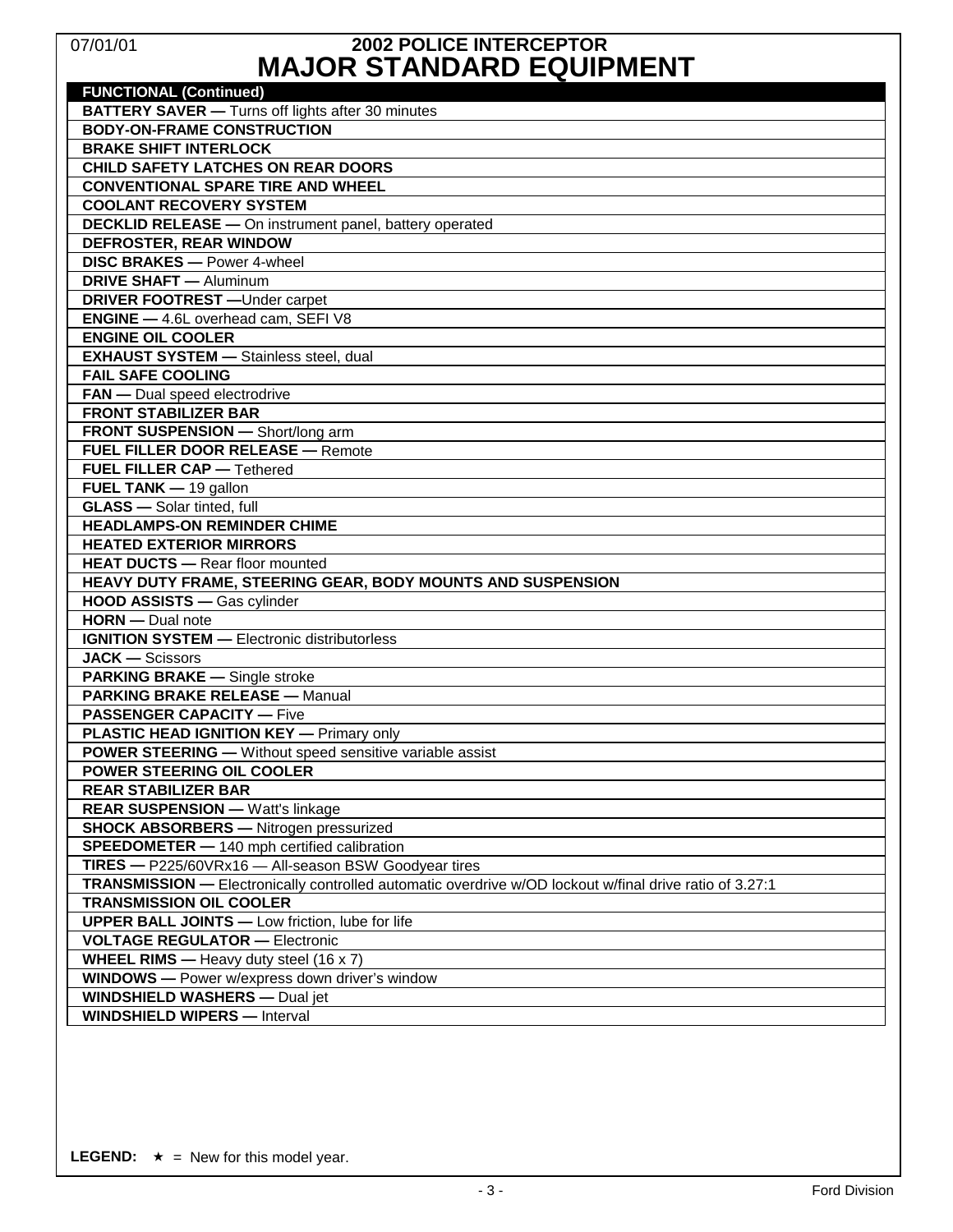| 11/01/01                                                             |                  |                             |                               |                               |  |  |
|----------------------------------------------------------------------|------------------|-----------------------------|-------------------------------|-------------------------------|--|--|
| <b>2002 Police Interceptor</b>                                       |                  |                             |                               |                               |  |  |
|                                                                      | <b>Body Code</b> | P71                         | P71                           | P71                           |  |  |
|                                                                      | Order Code       | 700A                        | 710A                          | 720A                          |  |  |
| <b>POWERTRAIN</b>                                                    |                  | <b>Base</b><br>OHC EFIV8    | Wiring Prep Pkg.<br>OHC EFIV8 | Police Prep Pkg.<br>OHC EFIV8 |  |  |
| Displacement (liters) …………………………………………………………………………………                |                  | 4.6L                        | 4.6L                          | 4.6L                          |  |  |
|                                                                      |                  | 235@4750                    | 235@4750                      | 235@4750                      |  |  |
|                                                                      |                  | 275@4000<br>9.4:1           | 275@4000<br>9.4:1             | 275@4000<br>9.4:1             |  |  |
|                                                                      |                  | Std.                        | Std.                          | Std.                          |  |  |
|                                                                      |                  | 3.27                        | 3.27                          | 3.27                          |  |  |
| <i>SUSPENSION/CHASSIS</i>                                            |                  | 19                          | 19                            | 19                            |  |  |
|                                                                      |                  | Heavy-Duty                  | Heavy-Duty                    | Heavy-Duty                    |  |  |
|                                                                      |                  | Heavy-Duty<br>Std.          | Heavy-Duty<br>Std.            | Heavy-Duty<br>Std.            |  |  |
|                                                                      |                  | Heavy-Duty                  | Heavy-Duty                    | Heavy-Duty                    |  |  |
| Tire Size/Type ………………………………………………………………………………………                     |                  | P225/60VRx16                | P225/60VRx16                  | P225/60VRx16                  |  |  |
|                                                                      |                  | All-Season BSW<br>16" Steel | All-Season BSW<br>16" Steel   | All-Season BSW<br>16" Steel   |  |  |
| <b>KEY EXTERIOR FEATURES</b>                                         |                  |                             |                               |                               |  |  |
|                                                                      |                  |                             |                               |                               |  |  |
|                                                                      |                  | Std.<br>Std.                | Std.<br>Std.                  | Std.<br>Std.                  |  |  |
|                                                                      |                  | Std.                        | Std.                          | Std.                          |  |  |
|                                                                      |                  | Std.                        | Std.                          | Std.                          |  |  |
| <b>KEY INTERIOR FEATURES</b>                                         |                  |                             |                               |                               |  |  |
|                                                                      |                  | Std.                        | Std.                          | Std.                          |  |  |
| Audio:                                                               |                  | Std.                        | Std.                          | Std.                          |  |  |
|                                                                      |                  | Std.                        | Std.                          | Std.                          |  |  |
|                                                                      |                  | Std.                        | Std.                          | Std.                          |  |  |
|                                                                      |                  | Std.                        | Std.                          | Std.                          |  |  |
|                                                                      |                  | Std.                        | Std.                          | Std.                          |  |  |
|                                                                      |                  | Std.<br>Std.                | Std.<br>Std.                  | Std.<br>Std.                  |  |  |
|                                                                      |                  | Std.                        | Std.                          | Std.                          |  |  |
| Seats: (See Color & Trim page for codes)                             |                  | Std.                        | Std.                          | Std.                          |  |  |
|                                                                      |                  | Std.                        | Std.                          | Std.                          |  |  |
|                                                                      |                  | Std.                        | Std.                          | Std.                          |  |  |
| <b>GROUPS/PACKAGES</b> (See Group/Misc. page for content)            | 41A              | Optional                    | Optional                      | Optional                      |  |  |
|                                                                      | 65A              |                             | $\overline{\phantom{0}}$      | <b>Optional</b>               |  |  |
|                                                                      | 68P<br>53M       | Optional                    | Optional                      | <b>Optional</b>               |  |  |
|                                                                      | 60B              |                             |                               | Optional                      |  |  |
|                                                                      | 65W              | $\overline{\phantom{0}}$    | $\qquad \qquad -$             | <b>Optional</b>               |  |  |
| <b>AVAILABLE OPTIONS</b>                                             | 17D              | $\overline{\phantom{0}}$    | Std.                          | Optional                      |  |  |
|                                                                      | 417              | Optional                    |                               | <b>Optional</b>               |  |  |
|                                                                      | 552              | Optional                    | Optional                      | Optional                      |  |  |
| Decklid Release on Door & I/P, Ignition Powered                      | 61H<br>128       | Optional<br>Optional        | Optional<br>Optional          | Optional<br>Optional          |  |  |
|                                                                      | 41H              | Optional                    | Optional                      | Optional                      |  |  |
|                                                                      | 177<br>432       | Optional<br>Optional        | Optional<br>Optional          | Optional<br>Optional          |  |  |
|                                                                      | 435              | Optional                    | Optional                      | Optional                      |  |  |
|                                                                      | 436              | Optional                    | Optional                      | Optional                      |  |  |
|                                                                      | 437<br>438       | Optional<br>Optional        | Optional<br>Optional          | Optional<br>Optional          |  |  |
|                                                                      | 439              | Optional                    | <b>Optional</b>               | Optional                      |  |  |
|                                                                      | 478<br>54M       | Optional<br>Optional        | Optional<br>Optional          | Optional<br>Optional          |  |  |
|                                                                      | 51A              | Optional                    | Optional                      | Optional                      |  |  |
|                                                                      | 51Y              | Optional                    | Optional                      | Optional                      |  |  |
|                                                                      | 185<br>153       | Optional<br><b>Optional</b> | Optional<br>Optional          | Optional<br>Optional          |  |  |
|                                                                      | 45C              | Optional                    | Optional                      | Optional                      |  |  |
| Locks/Handles Inoperable, Rear Door (NA w/68P Police Prep Package,   | 157              | Optional                    | Optional                      | Optional                      |  |  |
|                                                                      | 96C              | Optional                    | Optional                      | Optional                      |  |  |
|                                                                      | 59C              | Optional                    | Optional                      | Optional                      |  |  |
|                                                                      | 946<br>58B       | Optional<br>Optional        | Optional<br>Optional          | Optional<br>Optional          |  |  |
| Roof Wiring, Hole in Center of Roof (inc. lateral bow reinforcement) | 187              | Optional                    |                               | <b>Optional</b>               |  |  |
| Seats, Cloth Buckets/Cloth Rear, Manual Driver/Passenger             | 189<br>н         | Optional<br>Optional        |                               | <b>Optional</b><br>Optional   |  |  |
| Seats, Cloth Split Bench/Cloth Rear, Manual Driver/Passenger         | P                | Optional                    | Optional<br>Optional          | Optional                      |  |  |
|                                                                      | 21A              | Optional                    | Optional                      | Optional                      |  |  |
|                                                                      | 525<br>13C       | Optional<br>Optional        | Optional<br>Optional          | Optional<br>Optional          |  |  |
|                                                                      | 952              | Optional                    | Optional                      | Optional                      |  |  |
|                                                                      | 953              | Optional                    | Optional                      | Optional                      |  |  |
|                                                                      | 955<br>642       | Optional<br>Optional        | Optional<br>Optional          | Optional<br>Optional          |  |  |
|                                                                      | 948              | Optional                    | Optional                      | Optional                      |  |  |
| $MOTF$ : Rolded text indicates an upgrade from the previous array    |                  |                             |                               |                               |  |  |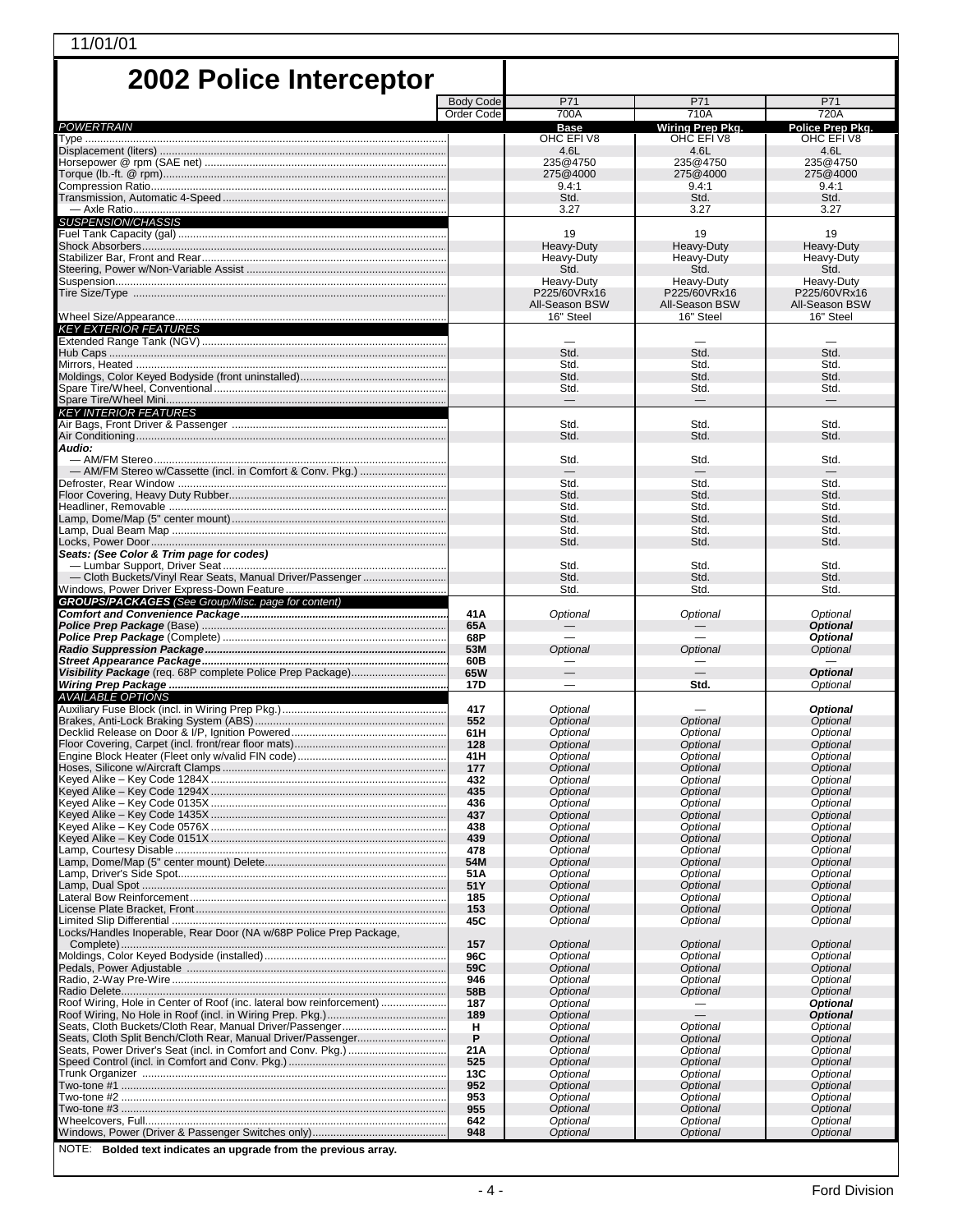| 11/01/01                                                                      |                  |                                |                                                      |                                    |  |
|-------------------------------------------------------------------------------|------------------|--------------------------------|------------------------------------------------------|------------------------------------|--|
|                                                                               |                  |                                |                                                      |                                    |  |
| <b>2002 Police Interceptor</b>                                                |                  | <b>Street Appearance</b>       |                                                      |                                    |  |
|                                                                               | <b>Body Code</b> | P71                            | P71                                                  | P71                                |  |
| POWERTRAIN                                                                    | Order Code       | 730A<br><b>Base</b>            | 740A<br>Wiring Prep Pkg.                             | 750A<br>Police Prep Pkg.           |  |
|                                                                               |                  | OHC EFIV8                      | OHC EFIV8                                            | OHC EFI V8                         |  |
|                                                                               |                  | 4.6L<br>235@4750               | 4.6L<br>235@4750                                     | 4.6L<br>235@4750                   |  |
|                                                                               |                  | 275@4000                       | 275@4000                                             | 275@4000                           |  |
|                                                                               |                  | 9.4:1                          | 9.4:1                                                | 9.4:1                              |  |
|                                                                               |                  | Std.<br>3.27                   | Std.<br>3.27                                         | Std.<br>3.27                       |  |
| <b>SUSPENSION/CHASSIS</b>                                                     |                  |                                |                                                      |                                    |  |
|                                                                               |                  | 19                             | 19                                                   | 19                                 |  |
|                                                                               |                  | Heavy-Duty<br>Heavy-Duty       | Heavy-Duty<br>Heavy-Duty                             | Heavy-Duty<br>Heavy-Duty           |  |
|                                                                               |                  | Std.                           | Std.                                                 | Std.                               |  |
|                                                                               |                  | Heavy-Duty                     | Heavy-Duty                                           | Heavy-Duty                         |  |
|                                                                               |                  | P225/60VRx16<br>All-Season BSW | P225/60VRx16<br>All-Season BSW                       | P225/60VRx16<br>All-Season BSW     |  |
|                                                                               |                  | 16" Steel                      | 16" Steel                                            | 16" Steel                          |  |
| KEY EXTERIOR FEATURES                                                         |                  |                                |                                                      |                                    |  |
|                                                                               |                  |                                |                                                      |                                    |  |
|                                                                               |                  | Std.                           | Std.                                                 | Std.                               |  |
|                                                                               |                  | —<br>Std.                      | $\overline{\phantom{0}}$<br>Std.                     | Std.                               |  |
|                                                                               |                  | Std.                           | Std.                                                 | Std.                               |  |
|                                                                               |                  |                                |                                                      |                                    |  |
|                                                                               |                  | Std.                           | Std.                                                 | Std.                               |  |
| <b>KEY INTERIOR FEATURES</b>                                                  |                  | Std.                           | Std.                                                 | Std.                               |  |
|                                                                               |                  | Std.                           | Std.                                                 | Std.                               |  |
| Audio:                                                                        |                  | Std.                           | Std.                                                 | Std.                               |  |
| — AM/FM Stereo w/Cassette (incl. in Comfort and Convenience Pkg.)             |                  |                                |                                                      |                                    |  |
|                                                                               |                  | Std.                           | Std.                                                 | Std.                               |  |
|                                                                               |                  | Std.<br>Std.                   | Std.<br>Std.                                         | Std.<br>Std.                       |  |
|                                                                               |                  | Std.                           | Std.                                                 | Std.                               |  |
|                                                                               |                  | Std.                           | Std.                                                 | Std.                               |  |
| Seats: (See Color & Trim page for codes)                                      |                  | Std.                           | Std.                                                 | Std.                               |  |
|                                                                               |                  | Std.                           | Std.                                                 | Std.                               |  |
|                                                                               |                  | Std.                           | Std.                                                 | Std.                               |  |
| GROUPS/PACKAGES (See Group/Misc. page for package content)                    |                  | Std.                           | Std.                                                 | Std.                               |  |
|                                                                               | 41A              | Optional                       | Optional                                             | Optional                           |  |
|                                                                               | 65A              |                                |                                                      | <b>Optional</b>                    |  |
|                                                                               | 68P<br>53M       | <b>Optional</b>                | Optional                                             | <b>Optional</b><br>Optional        |  |
|                                                                               | 60B              | Std.                           | Std.                                                 | Std.                               |  |
|                                                                               | 65W              |                                |                                                      | <b>Optional</b>                    |  |
| <b>AVAILABLE OPTIONS</b>                                                      | 17D              |                                | Std.                                                 | Optional                           |  |
| Auxiliary Fuse Block (incl. in Wiring Prep Pkg.)……………………………………………………………       | 417              | Optional                       |                                                      | <b>Optional</b>                    |  |
|                                                                               | 552              | Optional                       | Optional                                             | Optional                           |  |
|                                                                               | 61H<br>128       | Optional<br>Optional           | Optional<br>Optional                                 | Optional<br>Optional               |  |
|                                                                               | 41H              | Optional                       | Optional                                             | Optional                           |  |
|                                                                               | 177              | <b>Optional</b>                | <b>Optional</b>                                      | <b>Optional</b>                    |  |
|                                                                               | 432<br>435       | Optional<br>Optional           | Optional<br>Optional                                 | Optional<br>Optional               |  |
|                                                                               | 436              | Optional                       | Optional                                             | Optional                           |  |
|                                                                               | 437              | Optional                       | Optional                                             | <b>Optional</b>                    |  |
|                                                                               | 438<br>439       | <b>Optional</b><br>Optional    | Optional<br>Optional                                 | Optional<br>Optional               |  |
|                                                                               | 478              | <b>Optional</b>                | Optional                                             | Optional                           |  |
|                                                                               | 54M              | Optional                       | Optional                                             | <b>Optional</b>                    |  |
|                                                                               | 51A              | $\overline{\phantom{0}}$       |                                                      |                                    |  |
|                                                                               | 153              | Optional                       | Optional                                             | Optional                           |  |
|                                                                               | 45C              | Optional                       | Optional                                             | Optional                           |  |
| Locks/Handles Inoperable, Rear Door (NA w/ 68P Police Prep Package, Complete) | 157<br>59C       | Optional                       | Optional                                             | Optional                           |  |
| Pedals, Power Adjustable …………………………………………………………………………………………                   |                  | Optional                       | Optional                                             | Optional                           |  |
|                                                                               |                  | $\equiv$                       |                                                      | $\equiv$                           |  |
|                                                                               | 187<br>189       | Optional<br>Optional           |                                                      | <b>Optional</b><br><b>Optional</b> |  |
|                                                                               | н                | Optional                       | Optional                                             | Optional                           |  |
|                                                                               | P                | Optional                       | Optional                                             | Optional                           |  |
|                                                                               | 21A              | Optional                       | Optional                                             | Optional                           |  |
|                                                                               | 525<br>13C       | Optional<br>Optional           | Optional<br>Optional                                 | Optional<br>Optional               |  |
|                                                                               | 952              |                                |                                                      |                                    |  |
|                                                                               | 953              | $\qquad \qquad -$              | $\overline{\phantom{0}}$<br>$\overline{\phantom{0}}$ | $\overline{\phantom{0}}$           |  |
|                                                                               | 955<br>948       | Optional                       | Optional                                             | Optional                           |  |

NOTE: **Bolded text indicates an upgrade from the previous array.** 

L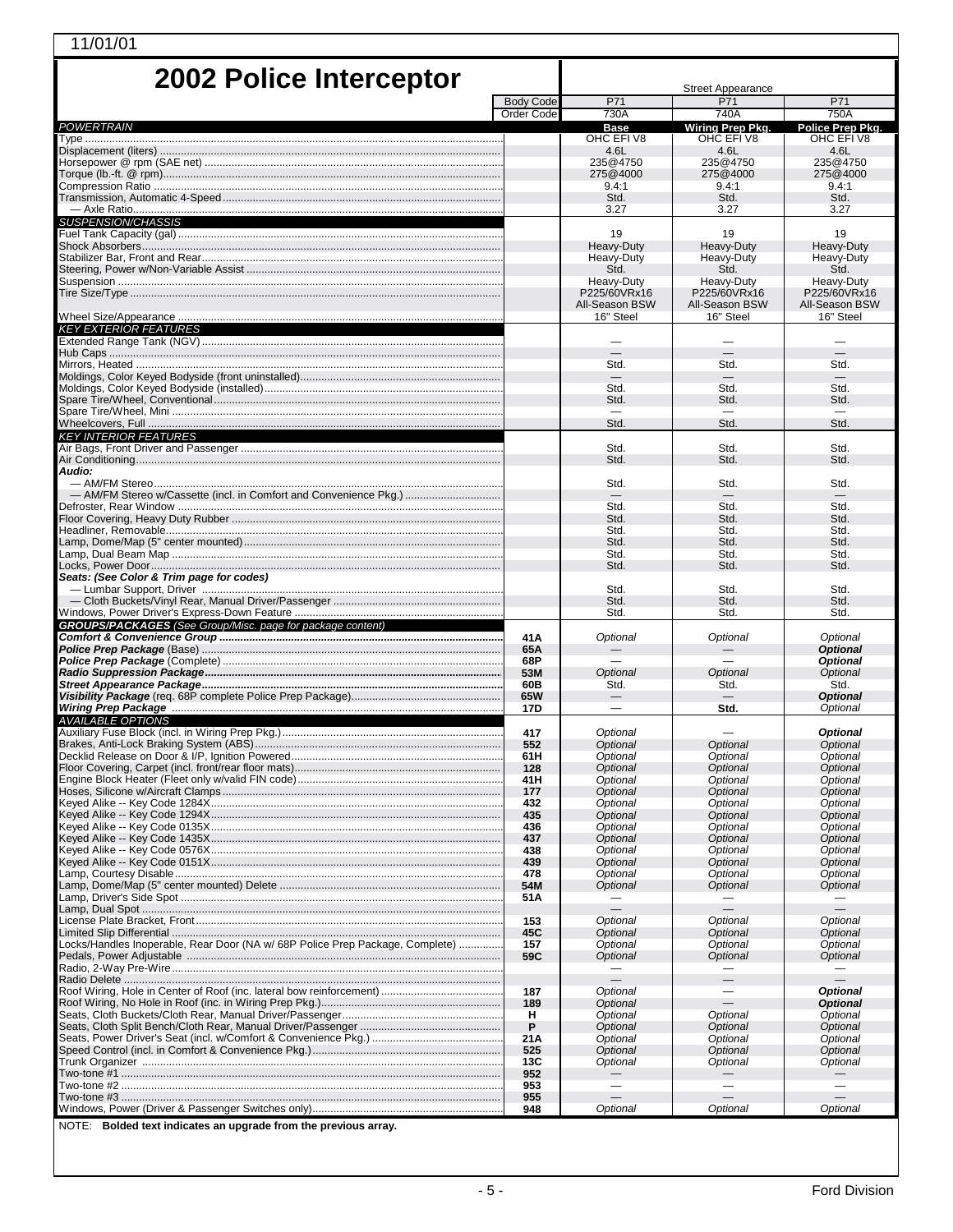| 2002 Police Interceptor                                                       |                                | Natural Gas Vehicle (NGV)            |                                      |  |
|-------------------------------------------------------------------------------|--------------------------------|--------------------------------------|--------------------------------------|--|
|                                                                               | <b>Body Code</b><br>Order Code | P71<br>760A                          | P71<br>770A                          |  |
| POWERTRAIN                                                                    |                                | <b>Base</b><br>OHC EFI V8            | <b>Extended Range</b><br>OHC EFI V8  |  |
|                                                                               |                                | 4.6L                                 | 4.6L                                 |  |
|                                                                               |                                | 175@4500<br>235@2000                 | 175@4500<br>235@2000                 |  |
|                                                                               |                                | 9.0:1<br>Std.                        | 9.0:1<br>Std.                        |  |
|                                                                               |                                | 2.73                                 | 2.73                                 |  |
| <i>SUSPENSION/CHASSIS</i>                                                     |                                | 13.0 GGE                             | 17.0 GGE                             |  |
|                                                                               |                                | Heavy-Duty                           | Heavy-Duty                           |  |
|                                                                               |                                | Heavy-Duty<br>Heavy-Duty             | Heavy-Duty<br>Heavy-Duty             |  |
|                                                                               |                                | Heavy-Duty                           | Heavy-Duty                           |  |
|                                                                               |                                | P225/60VRx16 All-Season<br>16" Steel | P225/60VRx16 All-Season<br>16" Steel |  |
| <b>KEY EXTERIOR FEATURES</b>                                                  |                                |                                      |                                      |  |
|                                                                               |                                | Std.                                 | Std.<br>Std.                         |  |
| Mirrors, Heated ………………………………………………………………………………………                             |                                | Std.                                 | Std.                                 |  |
|                                                                               |                                | Std.                                 | Std.                                 |  |
|                                                                               |                                | Std.                                 |                                      |  |
| <b>KEY INTERIOR FEATURES</b>                                                  |                                |                                      | Std.                                 |  |
| Air Bags, Front Driver and Passenger……………………………………………………………                   |                                | Std.                                 | Std.                                 |  |
| Audio:                                                                        |                                | Std.                                 | Std.                                 |  |
|                                                                               |                                | Std.                                 | Std.                                 |  |
| — AM/FM Stereo w/Cassette (incl. in Comfort and Convenience Pkg.)             |                                | Std.                                 | Std.                                 |  |
|                                                                               |                                | Std.                                 |                                      |  |
|                                                                               |                                | Std.<br>Std.                         | Std.<br>Std.                         |  |
|                                                                               |                                | Std.<br>Std.                         | Std.<br>Std.                         |  |
| Seats: (See Color & Trim page for codes)                                      |                                |                                      |                                      |  |
|                                                                               |                                | Std.<br>Std.                         | Std.<br>Std.                         |  |
|                                                                               |                                | Std.                                 | Std.                                 |  |
| <b>GROUPS/PACKAGES</b> (See Group/Misc. page for content)                     | 41A                            | Optional                             | Optional                             |  |
|                                                                               |                                |                                      |                                      |  |
|                                                                               | 53M<br>60B                     | Optional<br>Optional                 | Optional<br>Optional                 |  |
|                                                                               |                                |                                      |                                      |  |
| <b>AVAILABLE OPTIONS</b>                                                      |                                |                                      |                                      |  |
|                                                                               | 417<br>552                     | <b>Optional</b>                      | Optional                             |  |
|                                                                               | 61H                            | Optional                             | Optional                             |  |
| Engine Block Heater (Fleet only w/valid FIN code)                             | 41H<br>128                     | Optional<br>Optional                 | Optional<br>Std.                     |  |
|                                                                               |                                |                                      |                                      |  |
|                                                                               | 432<br>435                     | Optional<br>Optional                 | Optional<br>Optional                 |  |
|                                                                               | 436                            | Optional                             | Optional                             |  |
|                                                                               | 437<br>438                     | Optional<br>Optional                 | Optional<br>Optional                 |  |
|                                                                               | 439                            | Optional                             | Optional                             |  |
|                                                                               | 478<br>54M                     | Optional<br>Optional                 | Optional<br>Optional                 |  |
|                                                                               | 51A                            | Optional                             | Optional                             |  |
|                                                                               | 51Y<br>153                     | Optional<br>Optional                 | Optional<br>Optional                 |  |
|                                                                               | 157                            | Optional                             | <b>Optional</b>                      |  |
|                                                                               | 59C                            | Optional                             | Optional                             |  |
|                                                                               |                                |                                      |                                      |  |
| Roof Wiring, Hole in Center of Roof (incl. lateral bow reinforcement)         |                                |                                      |                                      |  |
|                                                                               | н                              | Optional                             | Optional                             |  |
| Seats, Cloth Split Bench/Cloth Rear Manual Driver/Passenger                   | P                              | Optional                             |                                      |  |
|                                                                               | 21A<br>525                     | Optional<br>Optional                 | Optional<br>Optional                 |  |
|                                                                               |                                |                                      |                                      |  |
|                                                                               | 952<br>953                     | Optional<br>Optional                 | Optional<br>Optional                 |  |
|                                                                               | 955                            | Optional                             | Optional                             |  |
|                                                                               | 642<br>948                     | Optional<br>Optional                 | Optional<br>Optional                 |  |
| $N$ $\overline{OIF}$ Rolded text indicates an ungrade from the previous array |                                |                                      |                                      |  |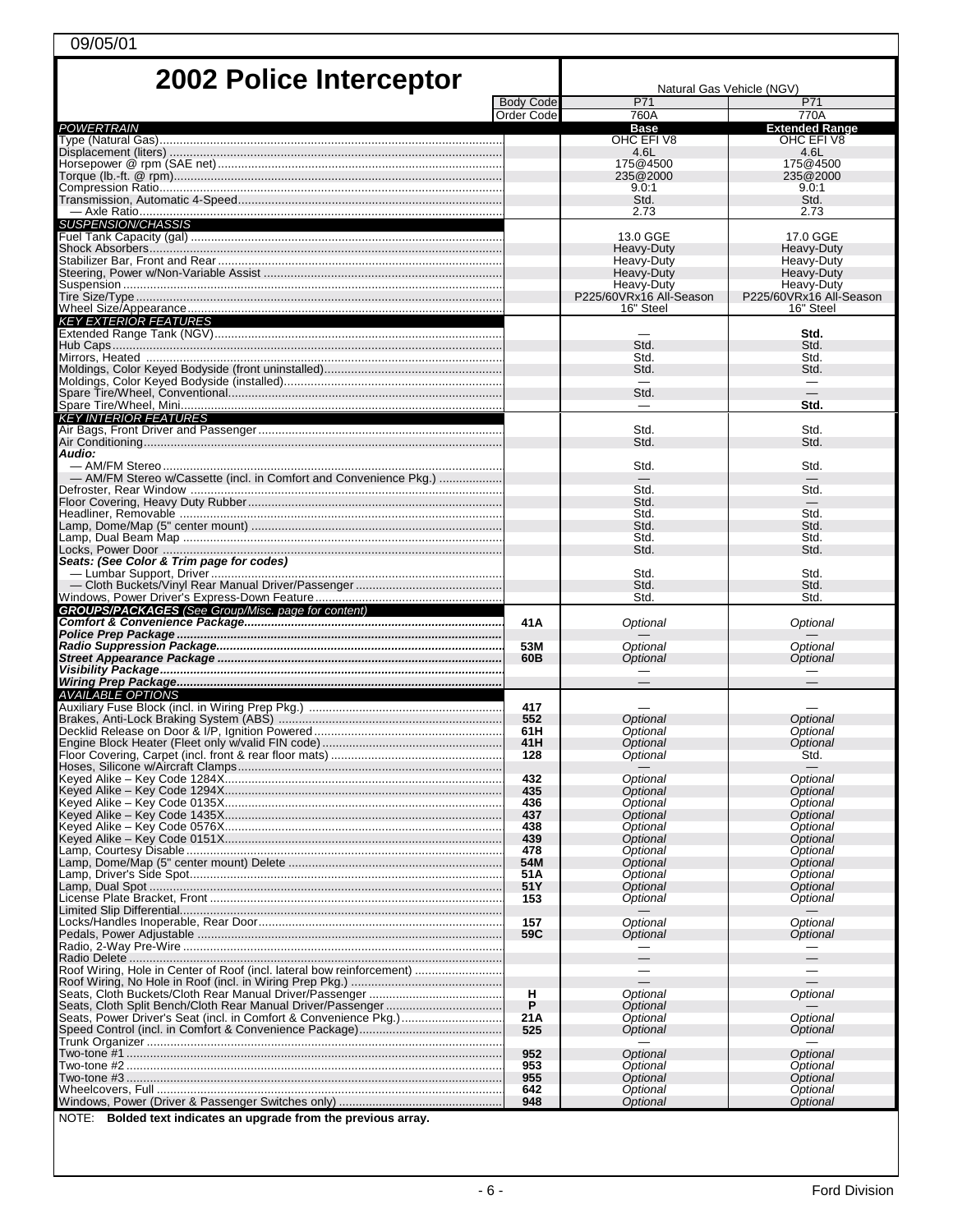# 11/01/01 **2002 POLICE INTERCEPTOR GROUP/MISCELLANEOUS OPTIONS**

### **WIRING PREP PACKAGE (17D)**

- Package tray lamp wiring
- Inner deck lid lamp wiring
- Auxiliary fuse block
- Grill lamp, siren and speaker wiring<br>• Roof wiring, no hole in roof
- Roof wiring, no hole in roof

# **RADIO SUPPRESSION PACKAGE (53M)**

#### *Provides radio suppression coverage for the following areas:*

- Hood to body (LH/RH)<br>• Engine to dash panel
- Engine to dash panel
- Engine to frame
- Tail pipe to frame (LH/RH)<br>• Decklid to body (LH/RH)
- Decklid to body (LH/RH)
- Radiator bracket to frame (LH/RH)<br>• Body to frame rear (LH/RH)
- Body to frame rear (LH/RH)

#### **POLICE PREP PACKAGE – BASE (65A)**

- Strobe bulbs
- Six (6) shielded coaxial strobe conductor cables
- Three (3) waterproof isolator maxi fuses
- Power control centers
- Three (3) power and ground wires
- Accessory wiring harness
- Alternating headlight flasher

#### **POLICE PREP PACKAGE – COMPLETE (68P)**

- Strobe bulbs
- Six (6) shielded coaxial strobe conductor cables
- Three (3) waterproof isolator maxi fuses
- Three (3) power and three ground wires
- Accessory wiring harness<br>• Two (2) power control cen
- Two (2) power control centers
- Console mounting platform
- Large arm rest
- 4x2 Center wiring conduit
- Remote door-lock adapter
- Trunk air circulation fan
- Permanent "Y" secure strap
- Dual storage boxes
- Rear communications service tray
- Alternating headlight flasher
- *Not available with:*
- Rear door locks/windows inoperative

### **VISIBILITY PACKAGE (65W)**

- Strobe power supply Two (2) rear deck strobe lights
- 
- Control panel

#### **COMFORT AND CONVENIENCE GROUP (41A)**

- Power driver seat
- Speed control
- AM/FM stereo with cassette

#### **STREET APPEARANCE PACKAGE (60B)**

- Color keyed retail bodyside moldings
- Rear appliqué with color keyed panels
- "Crown Victoria" badge
- Color keyed mirrors
- Chrome grille
- Chrome fascia inserts
- Chrome door handle bezel
- Chrome tail lamp appliqué
- Wheel covers, full
- *Not available with:*
- Spot Lamp options (51A/51Y)

### **STANDARD POLICE INTERCEPTOR EQUIPMENT**

- Hub Caps
- 78-Amp Hr Extra Heavy Duty Battery
- Heavy Duty Suspension heavy duty front and rear springs, shock absorbers and stabilizer bar
- Heavy Duty Frame
- Heavy Duty Steering Gear
- Heavy Duty (135-Amp) Alternator
- Police Accessory Feed Wires (One ignition/One direct)
- Dual Exhaust
- Engine Oil Cooler
- Transmission Oil Cooler
- Power Steering Oil Cooler
- 0-140 mph Speedometer
- P225/60VR16 All-Season BSW Tires/Conventional Spare Tire
- 3.27 Rear Axle Ratio w/Non-Locker Axle
- Remote Deck lid Release (battery operated)
- 3-1/2" Aluminum drive shaft
- Unique Calibration w/Increased Idle Speed
- Lower Radiator Air Dam
- Courtesy Lamp Wiring
- Conventional Headliner without Grab Handles
- Engine Compartment Light<br>• Front Cloth Bucket Seats w
- Front Cloth Bucket Seats w/Power Lumbar and Weapon Cut-outs
- Single Key Locking

#### **MISCELLANEOUS**

#### **SPECIAL ORDERS**

(*FLEET ONLY*. See Dealer Special Order Binder for ordering guidelines and restrictions.)

#### **CALIFORNIA EMISSIONS STATES/CROSS-BORDER**  STATES\*

*CALIFORNIA EMISSIONS SYSTEM....................................* **422**  Required on units for California, Maine, Massachusetts, New York, and Vermont registration. Optional for Cross-Border States.

*CALIFORNIA EMISSIONS SYSTEM NOT REQUIRED ........* **423**  Control code for units either shipped to California Emissions States dealers or ordered by California Emissions States dealers for registration in non-California States locations.

*CALIFORNIA PUBLIC SERVICE/EMERGENCY VEHICLE* 

*EXCEPTION .........................................................................* **936**  Only available on units sold to authorized governmental units and privately-owned ambulance companies. Must also use Code 423 when ordering.

### *NON-CALIFORNIA EMISSIONS/NON-CROSS-BORDER STATES DEALER ORDER FOR CALIFORNIA STATES*

*REGISTRATION ...................................................................* **93N**  Required on all units ordered by dealers for California Emissions States registration when the vehicle is being delivered to a non-California Emissions, non-Cross-Border States location. Requires 422 California Emissions System. Vehicles must be registered in California Emissions States.

#### **ENGINE BLOCK HEATER**

states with valid FIN code.

**\*\*\*CROSS-BORDER STATES** 

and Rhode Island. 1

end Division and the set of the set of the set of the set of the set of the set of the set of the set of the s

Standard and only available in AK, MN, ND, SD, MT, WI and WY states. Other states available via FCSD.

**NOTE: Fleet Only** – Engine block heater optional in all

Cross-Border States are Arizona, Connecticut, Nevada, New Hampshire, New Jersey, Oregon, Pennsylvania,

company in order to take advantage of this option.

Dealer must have a pre-existing contract with a pre-delivery service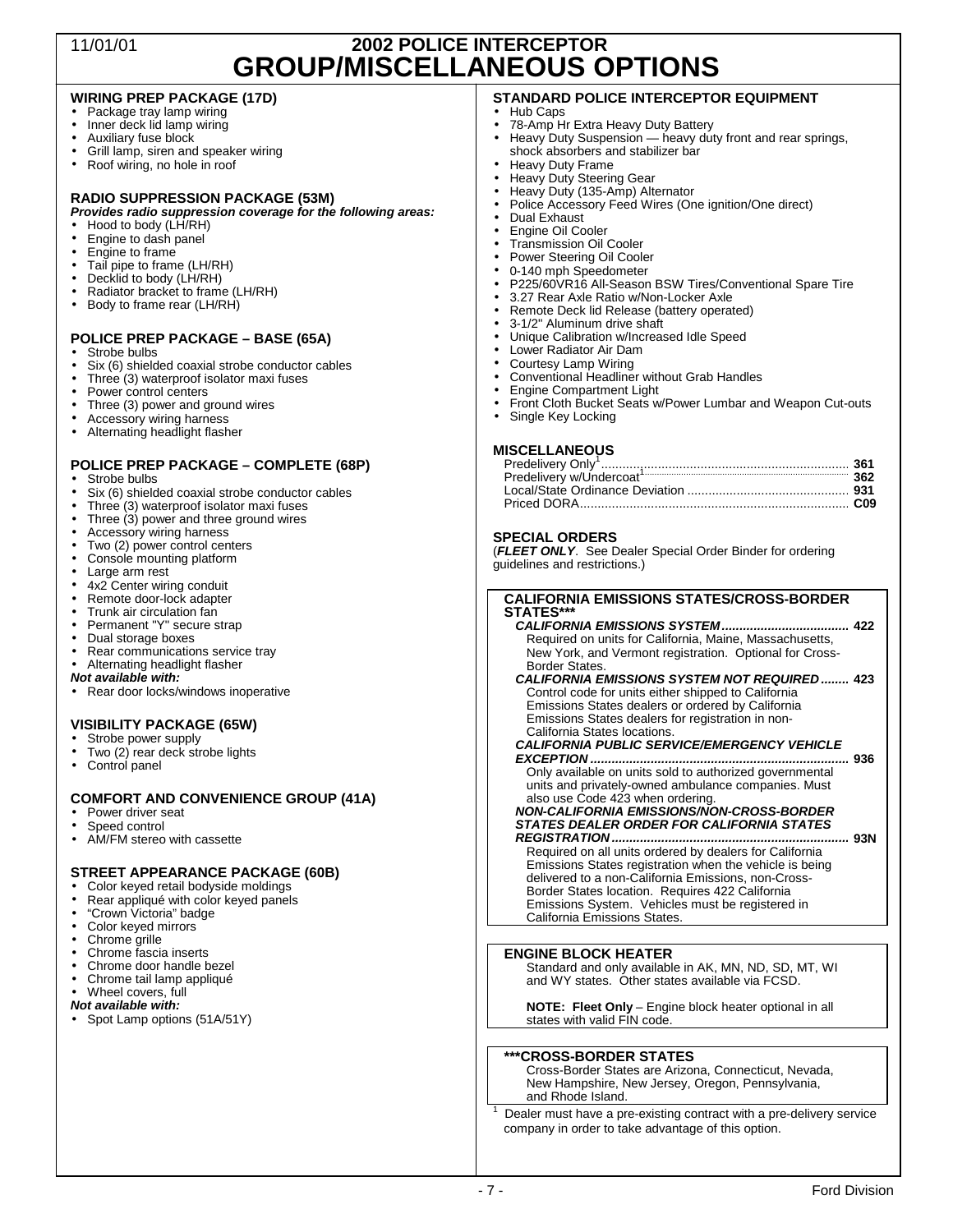# 05/29/01 **2002 POLICE INTERCEPTOR COLOR & TRIM**

| <b>INTERIOR TRIM TYPE AND COLOR SELECTOR</b><br>NOTE: First letter denotes type, second letter denotes color.<br><b>POLICE</b><br>Cloth Front Buckets/Vinyl Rear<br>Cloth Front Buckets/Cloth Rear<br>Cloth Split Bench/Cloth Rear<br><b>EXTERIOR COLOR</b><br><b>COLOR</b><br><b>CODE</b><br><b>POLICE</b><br>Arizona Beige Clearcoat Metallic<br>AQ<br><b>Medium Brown Metallic</b><br><b>BU</b><br>★ Matador Red Clearcoat Metallic<br>DT<br>Spruce Green Clearcoat Metallic<br><b>FS</b><br>Dark Blue<br>LK.<br>Deep Wedgewood Blue Clearcoat Metallic<br>LL.<br><b>Royal Blue</b><br>LM<br><b>Light Blue Metallic</b><br>LN<br>LS<br>*Light Ice Blue Clearcoat Metallic<br>Ultra Blue Clearcoat Metallic<br>MM<br>★ Aspen Green Clearcoat Metallic<br>P <sub>5</sub><br>★ Light Grey<br>TM<br><b>Silver Grey Metallic</b><br><b>TN</b><br><b>Silver Frost Clearcoat Metallic</b><br><b>TS</b><br><b>Black Clearcoat</b><br>UA<br>Vibrant White Clearcoat<br><b>WT</b><br>YG<br>Medium Titanium Clearcoat Metallic<br><b>WARNING:</b><br>After market police equipment (such as communications gear) must not be mounted in the airbag deployment<br>zone. Vehicles equipped with bench seats may not have sufficient room to mount such equipment. Bucket<br>seats may be required. See Police/Fleet owner guide supplement for available Police equipment mounting<br>zones. Advise all customers of these facts.<br>Exterior colors are available in three different two-tone configurations. Accent color can be any of the available<br>Note:<br>exterior colors. Street Appearance Package (60B) includes retail exterior color options only. |                   |                     |                             |  |  |  |
|---------------------------------------------------------------------------------------------------------------------------------------------------------------------------------------------------------------------------------------------------------------------------------------------------------------------------------------------------------------------------------------------------------------------------------------------------------------------------------------------------------------------------------------------------------------------------------------------------------------------------------------------------------------------------------------------------------------------------------------------------------------------------------------------------------------------------------------------------------------------------------------------------------------------------------------------------------------------------------------------------------------------------------------------------------------------------------------------------------------------------------------------------------------------------------------------------------------------------------------------------------------------------------------------------------------------------------------------------------------------------------------------------------------------------------------------------------------------------------------------------------------------------------------------------------------------------------------------------------------------------------------------------------|-------------------|---------------------|-----------------------------|--|--|--|
|                                                                                                                                                                                                                                                                                                                                                                                                                                                                                                                                                                                                                                                                                                                                                                                                                                                                                                                                                                                                                                                                                                                                                                                                                                                                                                                                                                                                                                                                                                                                                                                                                                                         |                   |                     | <b>INTERIOR TRIM COLORS</b> |  |  |  |
|                                                                                                                                                                                                                                                                                                                                                                                                                                                                                                                                                                                                                                                                                                                                                                                                                                                                                                                                                                                                                                                                                                                                                                                                                                                                                                                                                                                                                                                                                                                                                                                                                                                         | <b>Dark Denim</b> | <b>Medium</b>       |                             |  |  |  |
|                                                                                                                                                                                                                                                                                                                                                                                                                                                                                                                                                                                                                                                                                                                                                                                                                                                                                                                                                                                                                                                                                                                                                                                                                                                                                                                                                                                                                                                                                                                                                                                                                                                         | <b>Blue</b>       | <b>Parchment</b>    | <b>Light Graphite</b>       |  |  |  |
|                                                                                                                                                                                                                                                                                                                                                                                                                                                                                                                                                                                                                                                                                                                                                                                                                                                                                                                                                                                                                                                                                                                                                                                                                                                                                                                                                                                                                                                                                                                                                                                                                                                         |                   |                     |                             |  |  |  |
|                                                                                                                                                                                                                                                                                                                                                                                                                                                                                                                                                                                                                                                                                                                                                                                                                                                                                                                                                                                                                                                                                                                                                                                                                                                                                                                                                                                                                                                                                                                                                                                                                                                         | IR.               | IH                  | $ 2\rangle$                 |  |  |  |
|                                                                                                                                                                                                                                                                                                                                                                                                                                                                                                                                                                                                                                                                                                                                                                                                                                                                                                                                                                                                                                                                                                                                                                                                                                                                                                                                                                                                                                                                                                                                                                                                                                                         | <b>HR</b>         | HH                  | H <sub>2</sub>              |  |  |  |
|                                                                                                                                                                                                                                                                                                                                                                                                                                                                                                                                                                                                                                                                                                                                                                                                                                                                                                                                                                                                                                                                                                                                                                                                                                                                                                                                                                                                                                                                                                                                                                                                                                                         | <b>PR</b>         | PH                  | P <sub>2</sub>              |  |  |  |
|                                                                                                                                                                                                                                                                                                                                                                                                                                                                                                                                                                                                                                                                                                                                                                                                                                                                                                                                                                                                                                                                                                                                                                                                                                                                                                                                                                                                                                                                                                                                                                                                                                                         |                   | <b>AVAILABILITY</b> |                             |  |  |  |
|                                                                                                                                                                                                                                                                                                                                                                                                                                                                                                                                                                                                                                                                                                                                                                                                                                                                                                                                                                                                                                                                                                                                                                                                                                                                                                                                                                                                                                                                                                                                                                                                                                                         |                   |                     |                             |  |  |  |
|                                                                                                                                                                                                                                                                                                                                                                                                                                                                                                                                                                                                                                                                                                                                                                                                                                                                                                                                                                                                                                                                                                                                                                                                                                                                                                                                                                                                                                                                                                                                                                                                                                                         |                   |                     |                             |  |  |  |
|                                                                                                                                                                                                                                                                                                                                                                                                                                                                                                                                                                                                                                                                                                                                                                                                                                                                                                                                                                                                                                                                                                                                                                                                                                                                                                                                                                                                                                                                                                                                                                                                                                                         |                   |                     |                             |  |  |  |
|                                                                                                                                                                                                                                                                                                                                                                                                                                                                                                                                                                                                                                                                                                                                                                                                                                                                                                                                                                                                                                                                                                                                                                                                                                                                                                                                                                                                                                                                                                                                                                                                                                                         |                   |                     |                             |  |  |  |
|                                                                                                                                                                                                                                                                                                                                                                                                                                                                                                                                                                                                                                                                                                                                                                                                                                                                                                                                                                                                                                                                                                                                                                                                                                                                                                                                                                                                                                                                                                                                                                                                                                                         |                   |                     |                             |  |  |  |
|                                                                                                                                                                                                                                                                                                                                                                                                                                                                                                                                                                                                                                                                                                                                                                                                                                                                                                                                                                                                                                                                                                                                                                                                                                                                                                                                                                                                                                                                                                                                                                                                                                                         |                   |                     |                             |  |  |  |
|                                                                                                                                                                                                                                                                                                                                                                                                                                                                                                                                                                                                                                                                                                                                                                                                                                                                                                                                                                                                                                                                                                                                                                                                                                                                                                                                                                                                                                                                                                                                                                                                                                                         |                   |                     |                             |  |  |  |
|                                                                                                                                                                                                                                                                                                                                                                                                                                                                                                                                                                                                                                                                                                                                                                                                                                                                                                                                                                                                                                                                                                                                                                                                                                                                                                                                                                                                                                                                                                                                                                                                                                                         |                   |                     |                             |  |  |  |
|                                                                                                                                                                                                                                                                                                                                                                                                                                                                                                                                                                                                                                                                                                                                                                                                                                                                                                                                                                                                                                                                                                                                                                                                                                                                                                                                                                                                                                                                                                                                                                                                                                                         |                   |                     |                             |  |  |  |
|                                                                                                                                                                                                                                                                                                                                                                                                                                                                                                                                                                                                                                                                                                                                                                                                                                                                                                                                                                                                                                                                                                                                                                                                                                                                                                                                                                                                                                                                                                                                                                                                                                                         |                   |                     |                             |  |  |  |
|                                                                                                                                                                                                                                                                                                                                                                                                                                                                                                                                                                                                                                                                                                                                                                                                                                                                                                                                                                                                                                                                                                                                                                                                                                                                                                                                                                                                                                                                                                                                                                                                                                                         |                   |                     |                             |  |  |  |
|                                                                                                                                                                                                                                                                                                                                                                                                                                                                                                                                                                                                                                                                                                                                                                                                                                                                                                                                                                                                                                                                                                                                                                                                                                                                                                                                                                                                                                                                                                                                                                                                                                                         |                   |                     |                             |  |  |  |
|                                                                                                                                                                                                                                                                                                                                                                                                                                                                                                                                                                                                                                                                                                                                                                                                                                                                                                                                                                                                                                                                                                                                                                                                                                                                                                                                                                                                                                                                                                                                                                                                                                                         |                   |                     |                             |  |  |  |
|                                                                                                                                                                                                                                                                                                                                                                                                                                                                                                                                                                                                                                                                                                                                                                                                                                                                                                                                                                                                                                                                                                                                                                                                                                                                                                                                                                                                                                                                                                                                                                                                                                                         |                   |                     |                             |  |  |  |
|                                                                                                                                                                                                                                                                                                                                                                                                                                                                                                                                                                                                                                                                                                                                                                                                                                                                                                                                                                                                                                                                                                                                                                                                                                                                                                                                                                                                                                                                                                                                                                                                                                                         |                   |                     |                             |  |  |  |
|                                                                                                                                                                                                                                                                                                                                                                                                                                                                                                                                                                                                                                                                                                                                                                                                                                                                                                                                                                                                                                                                                                                                                                                                                                                                                                                                                                                                                                                                                                                                                                                                                                                         |                   |                     |                             |  |  |  |
|                                                                                                                                                                                                                                                                                                                                                                                                                                                                                                                                                                                                                                                                                                                                                                                                                                                                                                                                                                                                                                                                                                                                                                                                                                                                                                                                                                                                                                                                                                                                                                                                                                                         |                   |                     |                             |  |  |  |
|                                                                                                                                                                                                                                                                                                                                                                                                                                                                                                                                                                                                                                                                                                                                                                                                                                                                                                                                                                                                                                                                                                                                                                                                                                                                                                                                                                                                                                                                                                                                                                                                                                                         |                   |                     |                             |  |  |  |
|                                                                                                                                                                                                                                                                                                                                                                                                                                                                                                                                                                                                                                                                                                                                                                                                                                                                                                                                                                                                                                                                                                                                                                                                                                                                                                                                                                                                                                                                                                                                                                                                                                                         |                   |                     |                             |  |  |  |
|                                                                                                                                                                                                                                                                                                                                                                                                                                                                                                                                                                                                                                                                                                                                                                                                                                                                                                                                                                                                                                                                                                                                                                                                                                                                                                                                                                                                                                                                                                                                                                                                                                                         |                   |                     |                             |  |  |  |
|                                                                                                                                                                                                                                                                                                                                                                                                                                                                                                                                                                                                                                                                                                                                                                                                                                                                                                                                                                                                                                                                                                                                                                                                                                                                                                                                                                                                                                                                                                                                                                                                                                                         |                   |                     |                             |  |  |  |

**LEGEND:**  $\star$  = New for this model year.  $\bullet$  = Available.